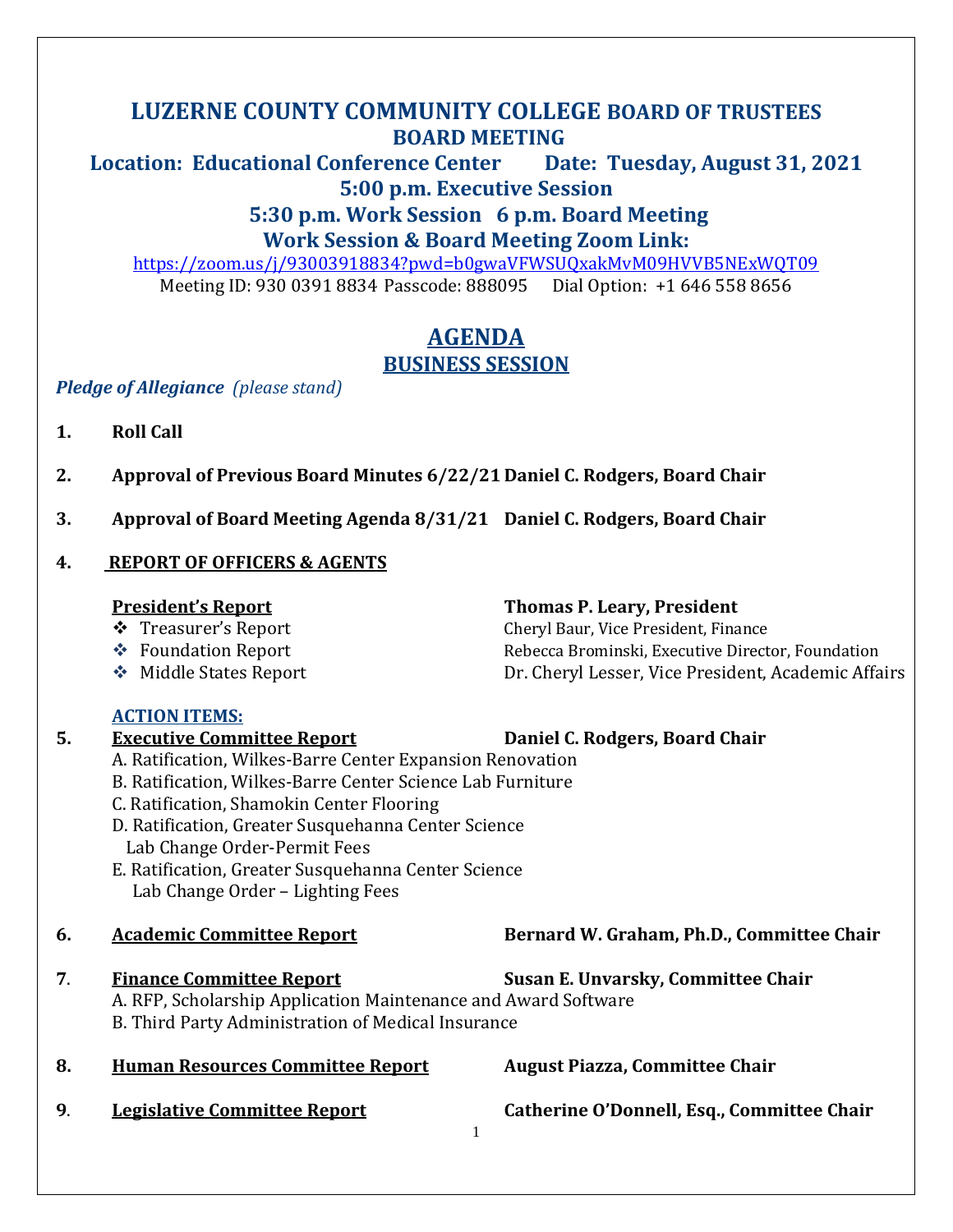#### **INFORMATIONAL ITEMS**

- 1. Public Comment
- 2. **Unfinished Business of Previous Meeting C. Rodgers, Board Chair**
- 
- 4. Informational Item Human Resources Committee -Information on Appointments/Leave Report
- 
- 

3. Informational Item - Executive Committee Daniel C. Rodgers, Board Chair<br>4. Informational Item Human Resources Committee August Piazza, Committee Chair

5. Communications Communications Communications Communications C. Rodgers, Board Chair

6. Adjournment Adjournment Adjournment C. Rodgers, Board Chair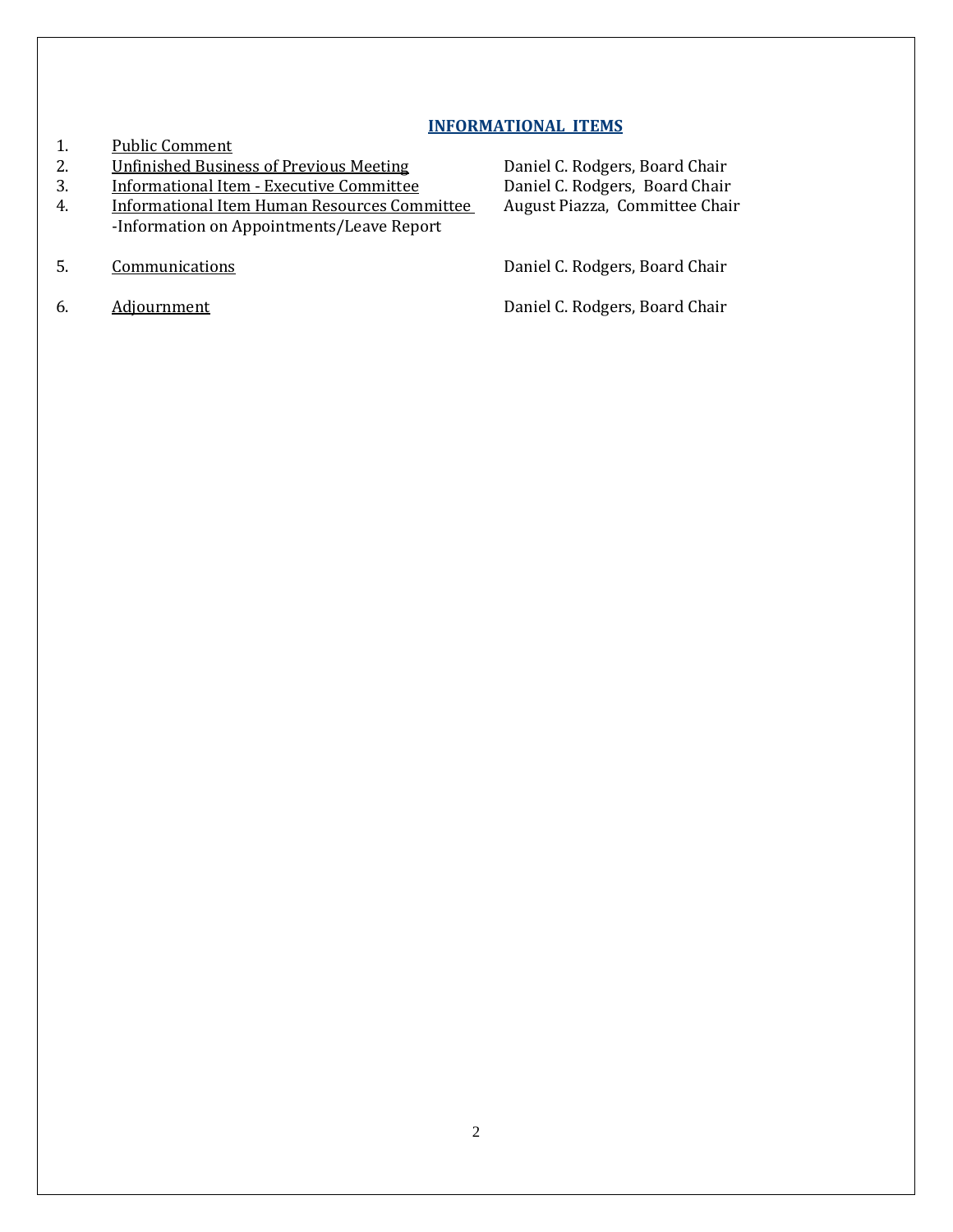# **5.EXECUTIVE COMMITTEE ACTIONS ITEMS (5A-5E)**

# **5A. Ratification of Wilkes-Barre Center Expansion Renovation Bid**

Recommend the Luzerne County Community College Board of Trustees ratify and reaffirm approval to award the Wilkes-Barre Center expansion renovation bid to the lowest responsible bidder: D&M Construction Unlimited, Inc. in the amount of \$419,400. In addition, a 5% project contingency (\$20,970) and hemmler + camapyd architects will be compensated in line with our agreement for miscellaneous services in the amount of \$32,983.71 for a total project cost of \$473,353.71.

# **5B. Ratification of the Science Lab Furniture for the Wilkes-Barre Center.**

Recommend the Luzerne County Community College Board of Trustees ratify and reaffirm approval to award Science Lab Furniture for the Wilkes Barre Center to the preferred, standard science lab furniture vendor, Kewaunee Scientific Corporation in the amount of \$65,203.00.

# **5C. Ratification of Shamokin Center Flooring Bid**

Recommend the Luzerne County Community College Board of Trustees ratify and reaffirm approval of the Shamokin Center Flooring Replacement Bid **t**o the lowest responsible bidder Bognet, Inc. in the amount of \$88,777.06. In addition, a 5% contingency (\$4,438.85) to be included for a total project cost of \$93,215.91.

## **5D. Ratification of Greater Susquehanna Center Science Lab Change Order – Permit Fees**

Recommend the Luzerne County Community College Board of Trustees ratify and reaffirm approval of the Greater Susquehanna Center science lab change order to Bognet, Inc. in the amount of \$6,205.22 for permit fees associated with the project.

# **5E. Ratification of Greater Susquehanna Center Science Lab Change Order**

Recommend the Luzerne County Community College Board of Trustees ratify and reaffirm approval of the Greater Susquehanna Center science lab change order to Bognet, Inc. in the amount of \$5,263.24 for the change in lighting cost associated with the project.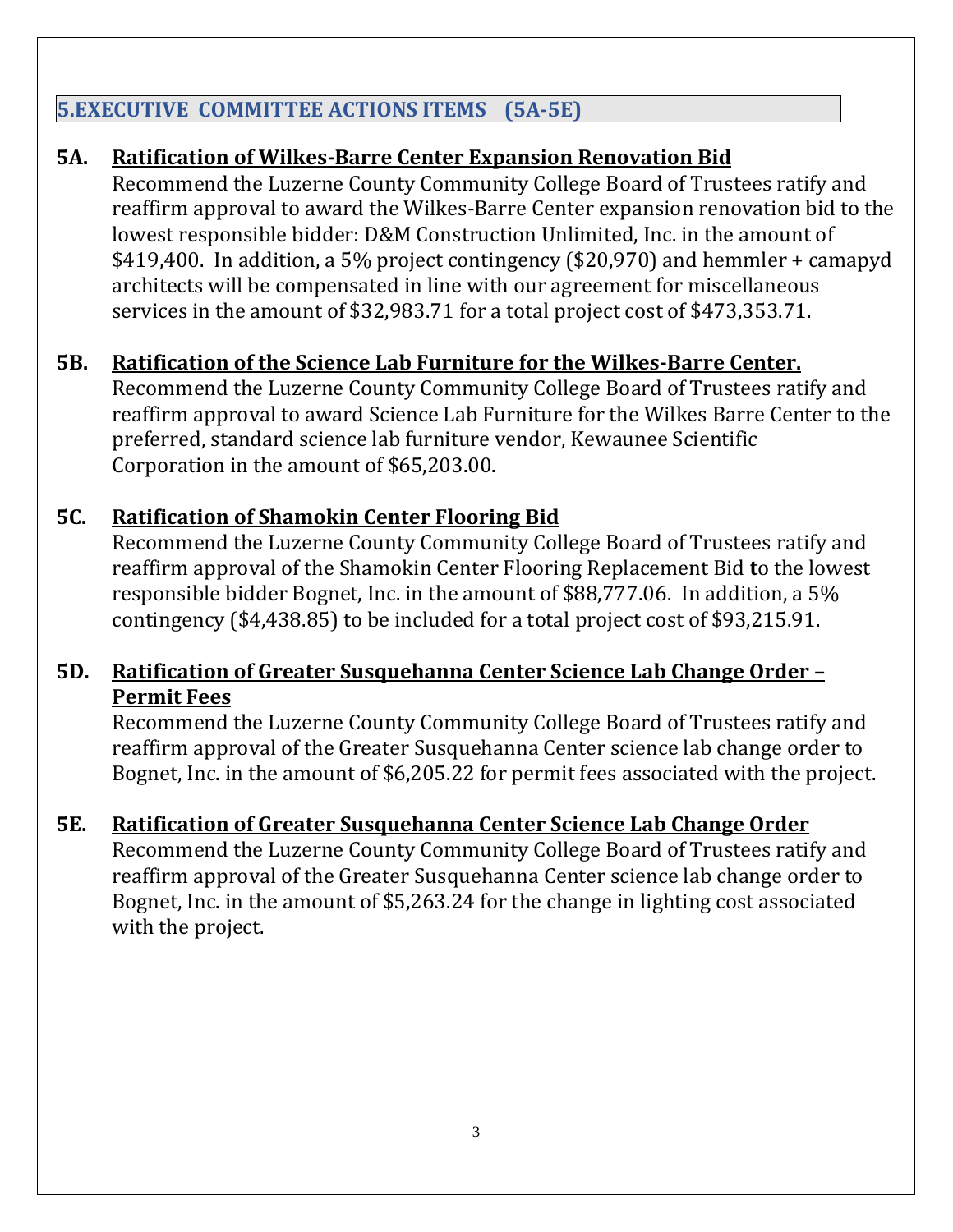### **7. FINANCE COMMITTEE ACTION ITEMS**

## **7A. Recommend approval of RFP for Scholarship Application, Maintenance, and Award Software**

Recommend Luzerne County Community College Board of Trustees approve the proposal for Scholarship Application, Maintenance, and Award Software to Scholarship Solutions, LLC d/b/a AwardSpring in the amount of \$25,290.00 for three (3) years.

### **7B. Recommend Approval of Third-Party Administration of Medical Insurance**

Recommend the Luzerne County Community College Board of Trustees approve the Third-Party Administration of Medical Insurance to Evolve Insurance Advisors in the amount of: Year 1 - \$6.25 per member or flat rate of \$1,616 per month; Year 2 and Year 3 - \$6.50 per member or flat rate of \$1,700 per month. This is a three-year contract effective September 1, 2021 through September 1, 2024.